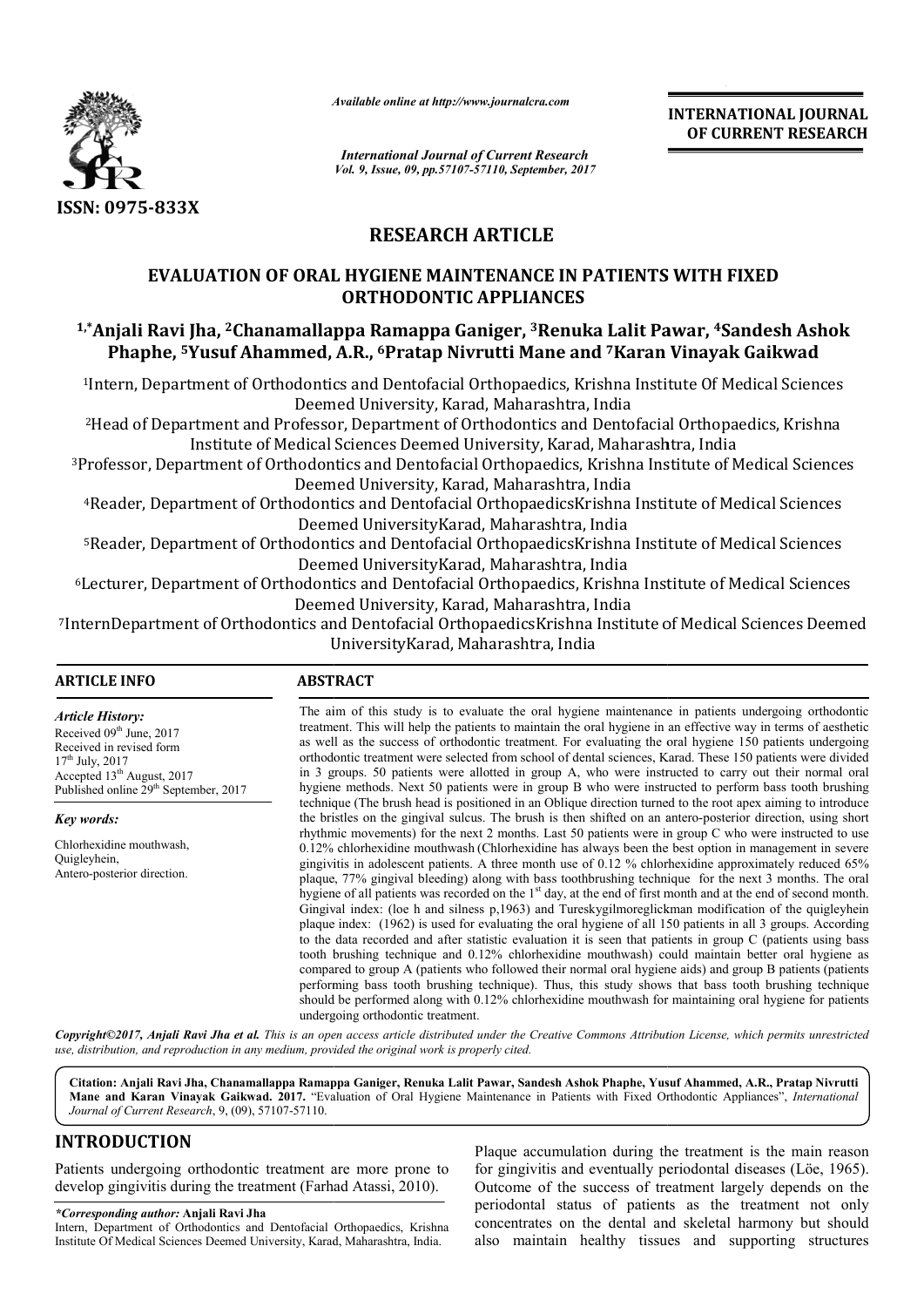(Priscila Ariede Petinuci Bardal, 2011). Plaque control is the major consensus during orthodontic treatment to prevent the occurrence of cavities and periodontal inflammation (Fularisagamesh). Periodontal diseases result into gingival recession and bone loss and thus affect the forces applied on the tooth (Boyd, 2013; Wennstrom, 1996). However plaque accumulation and gingival inflammation both can be equally reduced in well-motivated patients. Professional care and self instructions for home care will help us in maintenance of oral hygiene (Alkan, 2007). This research will help us to find out the aids in maintaining healthy oral hygiene. Control studies evaluating the effectiveness of usual brushing techniques do not show clear advantage for any of the methods. It is probable that the scrubbing technique is the most simple and common brushing method. For patients with periodontal disease, the instruction of a sulcular brushing, using vibrating movements to increase the access to gingival areas is common. Bass technique emphasizes the sulcular placement of the bristle (Patricia *et al*., 2012). Thus bass tooth brushing technique is most effective in patients undergoing orthodontic treatment (Nassar *et al*., 2013). According to Fularisagamesh G, Revankar Siddharth, Shivnaikar Sachin in Periodontal Maintenance Program in Orthodontic Patients have shown that chlorhexidine considerately reduces plaque and gingival bleeding (Fularisagamesh *et al*., 2013). Thus chlorhexidine mouthwash shows positive results in maintaining oral hygiene (Brightman, 1991; Anderson *et al*., 1997).

#### **Objective**

- Patients should be explained all the modalities of treatment procedure and their effects on the gingiva and periodontium thus creating a positivereinforcement.
- Motivating and educating the patients about the corelation between orthodontic treatment and periodontium remains the cornerstone for achieving optimal oral hygiene results.
- Evaluating the effectiveness of Bass tooth brushing method in conjugation with 0.12% Chlorhexidine mouthwash on the oral hygiene of patients with fixed orthodontic appliances.
- To create awareness and help in achieving a healthy oral hygiene status.
- Achieving inter-disciplinary approach and positive reinforcement of patients undergoing orthodontic treatment aiming for maintaining healthy periodontium.

#### **MATERIALS AND METHODS**

150 patients undergoing fixed orthodontic treatment in School of Dental Sciences, Karad are selected for the study. 50 patients were allotted in group A and these patients were asked to continue with their normal oral hygiene aids for the next 2 months. Next 50 patients were in group B and were be demonstrated with Bass tooth brushing method (The brush head is positioned in an Oblique direction turned to the root apex aiming to introduce the bristles on the gingival sulcus. The brush is then shifted on an antero-posterior direction, using short rhythmic movements (Fularisagamesh *et al*., 2013). For the next 2 months. According to Patricia O Nassar,Carolina G Bombardell Scrubbing technique presented 24.5% of plaque, those that performed Modified Stillman presented 26.9% of plaque and those that performed Bass method presented 24.8% of plaque and hence bass toothbrushing technique is most effective tooth brushing

technique (Patricia, 2012). This can be explained by the fact that this technique emphasizes the sulcular placement of the bristles, removing the plaque not only from the gingival margin but also subgingivally. Last 50 patients were in Group C and were asked to use Bass tooth brushing method (The brush head is positioned in an Oblique direction turned to the root apex aiming to introduce the bristles on the gingival sulcus. The brush is then shifted on an antero-posterior direction, using short rhythmic movements along with 0.12% Chlorhexidine mouthwash (Farhad Atassi *et al*., 2010; Patricia *et al*., 2012) (Chlohex mouthwash) for the next 2 months.According to Fularisagamesh G, RevankarSiddharth, ShivnaikarSachin Chlorhexidine has always been the best option in management in severe gingivitis in adolescent patients. A three month use of 0.12 % chlorhexidine approximately reduced 65% plaque, 77% gingival bleeding (Brightman *et al*., 1991; Anderson *et al*., 1997).

Oral hygiene of this patients will be evaluated on the  $1<sup>st</sup>$  day of patients selection, at the end of first month and at the end of second month. The oral hygiene will be evaluated on the basis of gingival index by Loe H and Silness in 1963 and Turesky-Gilmore-Glickman modification of the Quigley-Hein Plaque index. Gingival index by Loe H and Silness in 1963 is solely used for the purpose of assessing the severity of gingivitis. Mouth mirror and periodontal probe was used to assess the gingival index. The tissues surrounding each tooth are devided into four gingival scoring units and the score was recorded. The teeth and gingival was dried lightly with a blast of air and cotton balls. Turesky-Gilmore-Glickman modification of the Quigley-Hein Plaque index is a plaque measurement that focused on the gingival third of the tooth surface.the facial surfaces of the anterior tooth was examined using a basic fuchsin mouthwash as a disclosing agent. Numerical score was used from 0 to 5. This indice was modified to to emphasize the differences in plaque accumulation in the gingival third of the tooth. Mouth mirror and disclosing agent was used for examination. Plaque is assessed on the labial, lingual and buccal surfaces of all the teeth after using a disclosing agent. This index provides a comprehensive method for evaluating anti-plaque procedures.

Both these indices were recorded in all 150 patients on the first day, at the end of first month and at the end of second month and then the recorded data is compared for evaluating the oral hygiene of patients undergoing orthodontic treatment.

**Inclusion:** Patients undergoing fixed orthodontic treatment.

**Exclusion:** Patients with any systemic disorder. Patients with any other systemic disorder were not used as the disease itself may worsen the oral hygiene irrespective of the maintenance and this might affect the objective and results of the study.

## **RESULTS**

The oral hygiene was evaluated of the patients in all three groups for three months at regular interval and the following data was recorded. After comparing the findings and the indices recorded in table I, table II and table III it shows that the gingival index and plaque index did show increase in the value in all 3 group of patients but showed maximum increase in group A patients and the oral hygiene was better maintained in group C patients as compared to group B. In group A patients there was significant increase in the gingival index and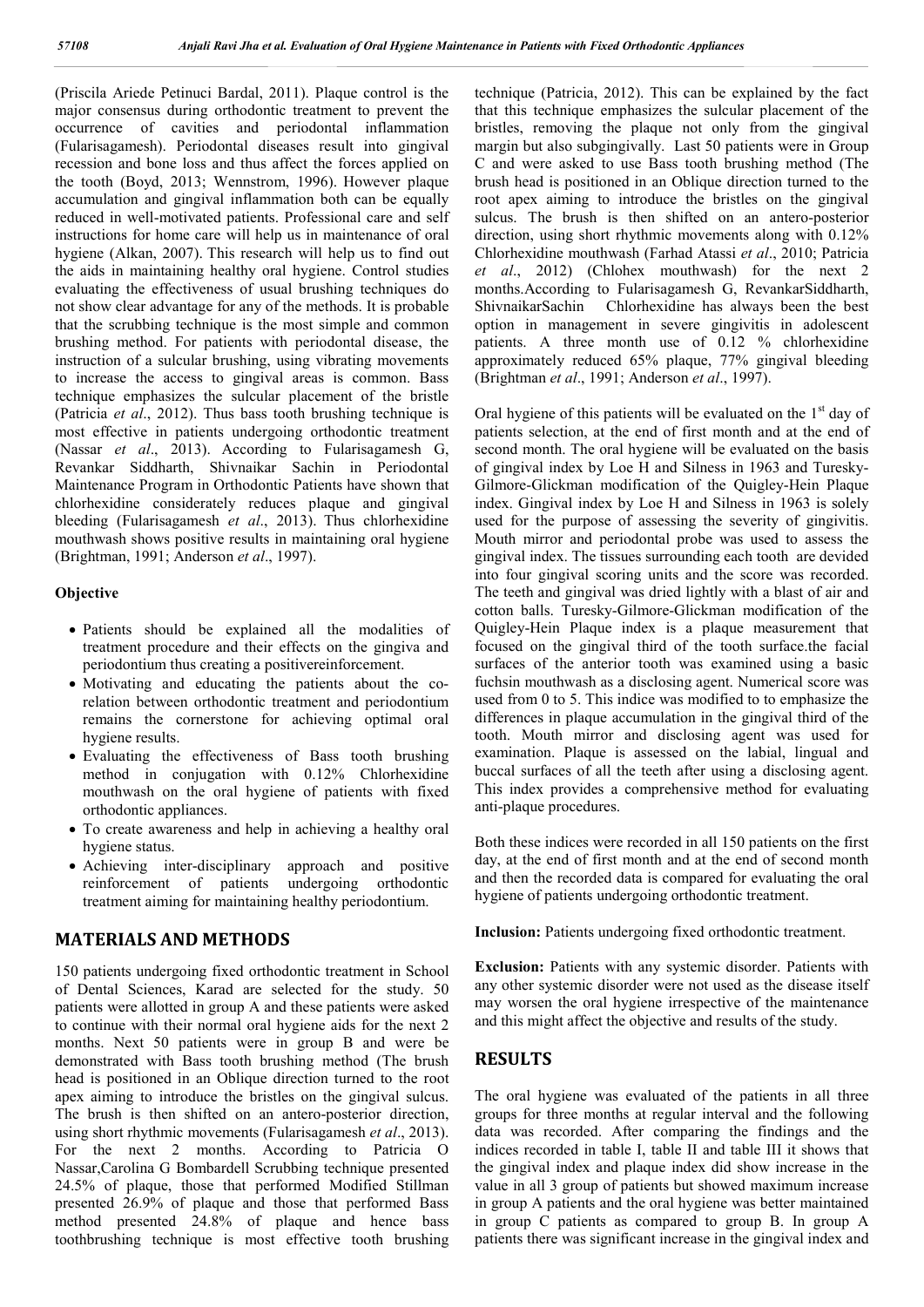the plaque index in the monthly examinations which showed that the patients could not maintain a better oral hygiene with their normal aids. In group B patients, the gingival and plaque index did increase with monthly examinations but was lower than that in group 1 patients. In group C patients the increase in the gingival index and plaque index was reduced considerably as compared to group1 and group 2 patients. After comparing the findings and the indices recorded in table 1, table 2 and table 3 it shows that the gingival index and plaque index did show increase in the value in all 3 group of patients but showed maximum increase in group A patients and the oral hygiene was better maintained in group 3 patients as compared to group A and group B patients. The line chart and bar graph represents the same values in a pictorial manner as seen in Figure 1, Figure 2 and Figure 3.









**Figure 3.**

### **DISCUSSION**

The main aim of this study is to evaluate oral hygiene The main aim of this study is to evaluate oral hygiene maintenance in patients with fixed orthodontic appliances and evaluating the effectiveness of Bass tooth brushing method in evaluating the effectiveness of Bass tooth brushing method in conjugation with 0.12% Chlorhexidine mouthwash on the oral hygiene of patients with fixed orthodontic appliances. Being able to exercise proper control over dental plaque and periodontal health while avoiding inflammation and bleeding remains a great challenge both for the dentist, who need to assess, guide and treat his/her patients, and for patients, who are largely responsible for maintaining their own health. In the case of orthodontic patients, this challenge is even greater. In fixed orthodontic treatment, plaque retention surfaces are increased and, as a result, most patients are confronted with able to exercise proper control over dental plaque and periodontal health while avoiding inflammation and bleeding remains a great challenge both for the dentist, who need to assess, guide and treat his/her patients, and f indices. Accumulation of plaque causes ginigivtis causing rise indices. Accumulation of plaque causes ginigivtis causing rise in gingival and plaque indices (Farhad Atassi *et al.*, 2010; Löe, 1965). patients undergoing orthodontic treatment have to 1965). patients undergoing orthodontic treatment have to frequently visit the dentist making it possible for them to promote or instruct oral hygiene measures to the patient. Orthodontist should be aware of their patients oral hygiene problems since one of the main goals of orthodontics is to achieve dental and skeletal harmony while preserving healthy teeth and support surfaces (Priscila Ariede Petinuci Bardal *al.*, 2011). Oral hygiene evaluation in orthodontic patients is done as it may lead to plaque accumulation leading to periodontal diseases (Fularisagamesh). If patients suffer from done as it may lead to plaque accumulation leading to periodontal diseases (Fularisagamesh periodontal diseases during the orthodontic treatment than it might lead to gingival recession and bone loss which further affect the forces applied on the tooth during the treatment. Orthodontic treatment can be continued if the remaining bone and periodontium are healthy (Boyd, 2013; Wennstrom, 1996) Thus for long term successful treatment the oral hygiene should be maintained including professional care and self instructions for home care (Alkan, 2007). It is clear from this study that patients should use 0.12% Chlorhexidine mouthwash in conjugation with bass tooth brushing technique in order to maintain oral hygiene for patients undergoing orthodontic treatment. Bass tooth brushing technique emphasizes the sulcular placement of the bristles, removing the plaque not only from the gingival margin but also subgingivally. Brushing technique has the cleaning efficiency can reach a depth of 0.5 mm subgingivally (Patricia et al., 2012). There is a very significant reduction of plaque 2012). There is a very significant reduction of plaque percentage in the group that performed the Bass method.<sup>9</sup> Chlorhexidine has always been the best option in management in severe gingivitis in adolescent patients. A three month use of 0.12 % chlorhexidine approximately reduced 65% plaque, 77% gingival bleeding (Fularisagamesh *et* in severe gingivitis in adolescent patients. A three month use of 0.12 % chlorhexidine approximately reduced 65% plaque, 77% gingival bleeding (Fularisagamesh *et al.*, 2013). Chlorhexidine showed positive results in maintaining oral hygiene (Brightman, 1991; Anderson, 1997). hygiene (Brightman, 1991; Anderson, 1997) instruct oral hygiene measures to the patient.<br>should be aware of their patients oral hygiene<br>ce one of the main goals of orthodontics is to<br>1 and skeletal harmony while preserving healthy<br>port surfaces (Priscila Ariede Pe ontal diseases during the orthodontic treatment than it lead to gingival recession and bone loss which further the forces applied on the tooth during the treatment. lontic treatment can be continued if the remaining bone r Thus for long term successful treatment the oral hygiene should be maintained including professional care and self instructions for home care (Alkan, 2007). It is clear from this mouthwash in conjugation with bass tooth brushing technique in order to maintain oral hygiene for patients undergoing orthodontic treatment. Bass tooth brushing technique emphasizes the sulcular placement of the bristles, 57110, September, 2017<br>
(h) state or all hygiene einsits with fixed orthodontic appliances and<br>
citiveness of Bass totol bruching meltod in<br>
1.2% Chlorhexidine mouthwash on the oral<br>
1.2% Chlorhexidine mouthwash on the ora

#### **Conclusion**

It is evident that patients wearing orthodontic appliances have a problem in maintaining good oral hygiene. Educating and motivating these patients to maintain their oral health and providing recommendations for oral home care aids toimprove their compliance remains the cornerstone for achieving optimal oral hygiene results. Patients must gain an understanding of what their treatment may be like and what their responsibilities are. Therefore based on the study patients undergoing orthodontic treatment should be adviced to use 0.12% of